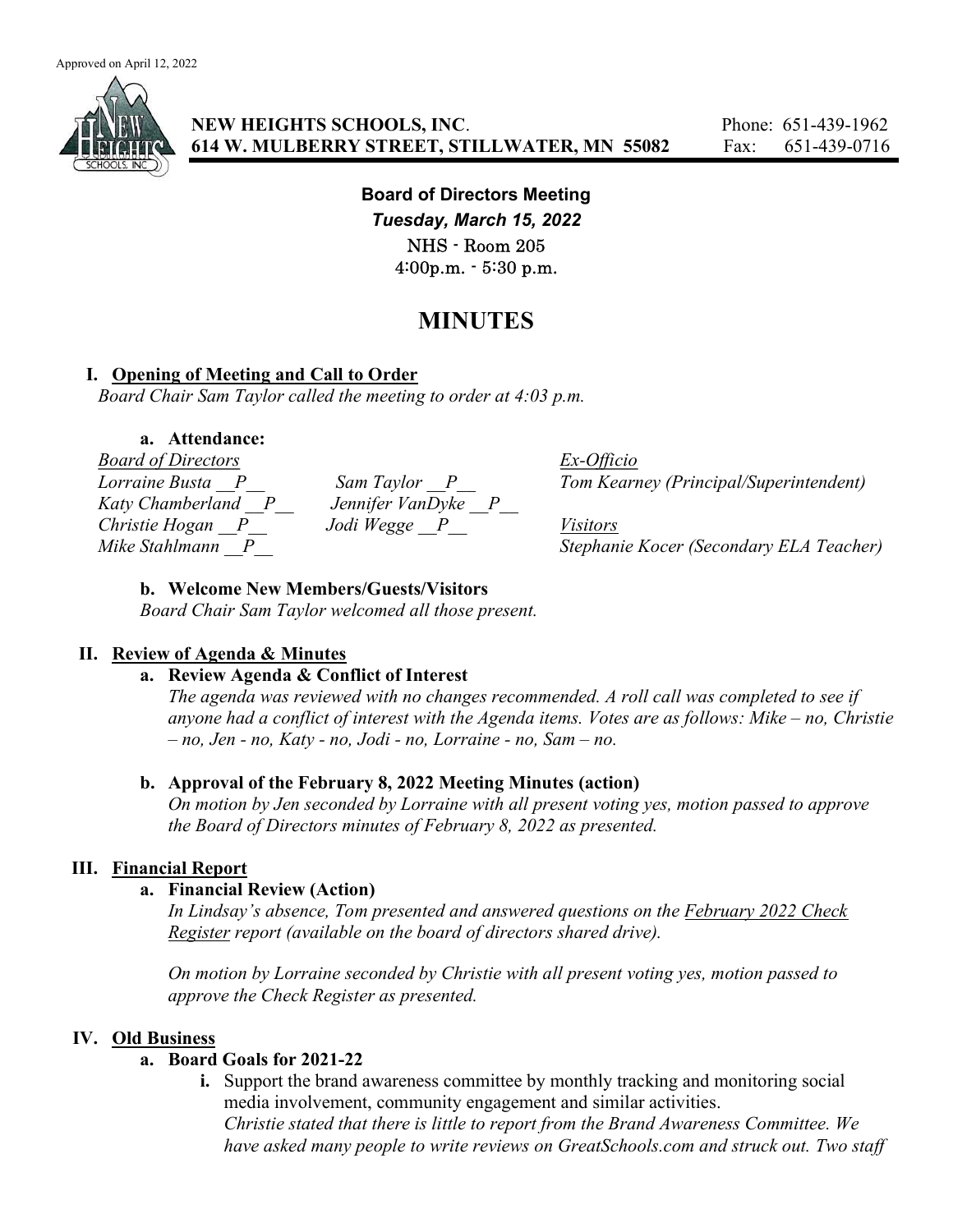members wrote reviews for NHS on GreatSchools.com. We are working on keeping up on the social media accounts. Jodi offered support on these ideas.

ii. Monitor and assess the schools progress towards meeting the authorizer contract goals on a quarterly basis to determine appropriate responses and actions.

Katy reported that the Fast testing data from the spring testing cycle is beginning next week. Tom discussed the graduation rates as well.

iii. Develop an outline for a five-year strategic plan by December 2021 and finalize the plan by December 2022 with the intent to implement in 2023 school year.

Sam reported on a discussion with a Board Director at another school. Katy discussed the 5 Year Strategic Plan in relation to World's Best Workforce that can be found in a template on the Board Shared Drive. Christie began an outline with several thoughts put together by Tom as a long-term vision. Tom's hope is a long-term vision with succession plans as well. Lorraine asked about a board level strategic goal.

#### b. School Calendar FY 2022-23

Tom presented an adjusted version of the District 834 Calendar for approval and answered questions.

On motion by Mike seconded by Jodi with all present voting yes, motion passed to adopt the FY 2022-23 School Calendar as presented.

#### V. New Business

#### a. Staff Presentation to the Board

Stephanie Kocer presented her High School ELA schedule and teaching philosophy. The board thanked her for her presentation.

#### b. Annual Meeting

- i. Date & Place (Tuesday May 24, 4:00pm)
- Sam discussed the date and time of our Annual Meeting. All agreed to have a meeting at 4:00.
- ii. Board Vacancies (Mike, Lorraine) Sam pointed out that there are two current members whose term is up this year. To continue to have a seven member board we will have two vacancies.
- iii. Room Preparation assign member(s) Tom agreed to get the room ready.
- iv. Vote Counter assign member(s) Lindsay agreed to be the vote counter.
- v. Publications/mailings assign member(s) Lorraine agreed to be sure all necessary publications, emails and mailing are sent out.

#### VI. Policy Review (action)

- a. Policy Revisions for Approval
	- i. #418 Drug-Free Workplace/Drug-Free School (Sam) Sam led a discussion reviewing this document and recommended changes.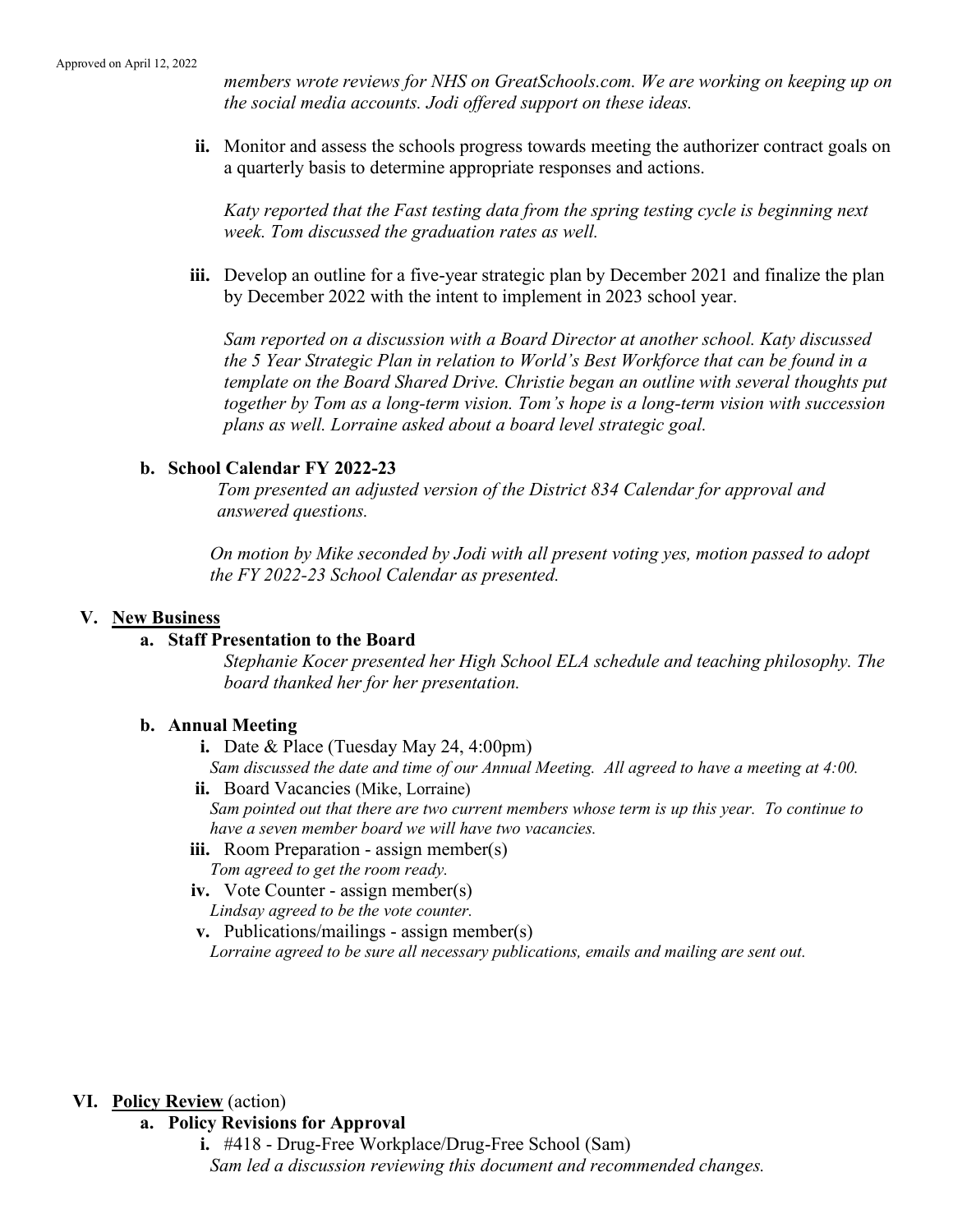On motion by Sam seconded by Jen with all present voting yes, motion passed to adopt the Policy #418 - Drug-Free Workplace/Drug-Free School as presented.

ii. #412 - Expense Reimbursement (Christie) Christie led a discussion reviewing this document and recommended changes.

On motion by Christie seconded by Katy with all present voting yes, motion passed to adopt the Policy #412 - Expense Reimbursement as presented.

- iii. #514- Bullying Prohibition (Lorraine) Lorraine recommended tabling this policy until next month.
- iv. #521 Student Disability Nondiscrimination (Christie) Christie led a discussion reviewing this document and recommended changes.

On motion by Christie seconded by Jodi with all present voting yes, motion passed to adopt the Policy #521 - Student Disability Nondiscrimination as presented.

## b. Policies for April

- i. #404- Employment Background Checks
- Lorraine led a discussion on this policy. Sam agreed to review this policy.
- ii. #410- Family and Medical Leave  $(\& 410.1)$
- Lorraine led a discussion on this policy. Jen agreed to review this policy.
- iii. #417- Chemical Use Abuse

Lorraine led a discussion on this policy. Christie agreed to review this policy.

#### VII. Administrator's Report

Tom Kearney gave a report on the state of the school including the following:

- Student Statistics: Attendance is now 86.12%. Please take into consideration that due to Covid we are reminding students not to come to school if they are sick. Our current ADM is 112 students. This year we budgeted for 116. Since August, 33 kids have joined our school but 26 have dropped. Enrollment is continuing throughout this year. We may not be able to get to the budgeted student amount.
- ESSER III: ESSER Funds have been approved! Cameras can be purchased now. We will also be able to add two part time teachers (or one full-time teacher) in order to support students in Social Studies and ELA with credit opportunities. Students have credit recovery needs that are not currently ideal for our school.
- Staffing: There haven't been any changes to staffing and we are hoping to have a commitment from all staff during out-processing in June.
- Playground Update: Our playground is out of date. City council was enthusiastic about it before Covid. There are many meetings that just keep going around in circles. Tom and Christie will be pitching one more time to the city to update. Some of the money will be given back to the sources due to grants and other funding opportunities that would need to be reallocated if we are unable to complete the initial project. This project is generating awareness about our school.

#### VIII. Receive Donations

(nothing this month)

- IX. Other (not to exceed 5 minutes) (nothing this month)
- X. Set Agenda for Next Meeting a. Date & Time (April 12,  $4:00pm$  - Room 205)